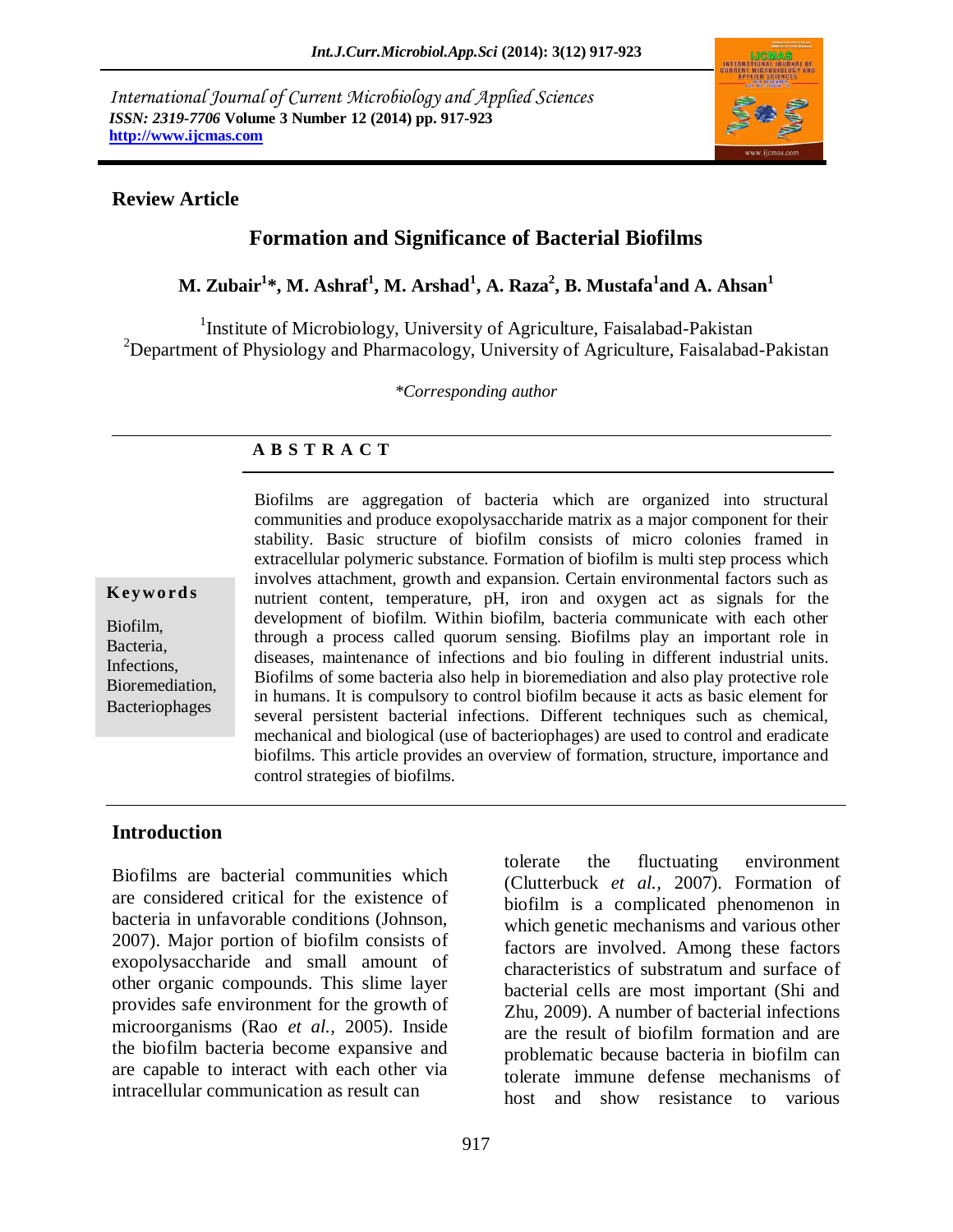antibiotics (Hancock *et al.,* 2011). Formation of biofilm by bacteria during infection is beneficial to bacteria as it provides: (1) shielding against detrimental conditions in host (defense), (2) segregation towards nutrient rich area (colonization), (3) usage of different cooperative benefits (community), (4) biofilms normally grow as biofilms and planktonic cultures are an in vitro defects (biofilm as default mode of growth) (Jefferson, 2004). Different types of new strategies have been developed to control biofilm formation (Simo˜es *et al.,* 2010).

## **Biofilm**

The concept of biofilm originates when in 1947, Antonie van Leuwenhoek, using his primitive but effective microscope found aggregates of ‗animalcules' that he had scraped from human tooth surfaces (Costerton, 1999). Biofilm is defined as selfregulating group of bacteria which have colonized a surface (Hood and Zottola, 1995). Bacterial population is organized into a structural community, composed of selfcreated polymeric matrix. For the enhancement of their growth in the environment these are adhesive to inert and free living surfaces (Raza *et al.,* 2013). Complex communities of microorganisms developed on surfaces in different environments. The contamination of industrial pipelines, dental unit water lines, catheters, ventilators and medical implants by biofilm can cause disease in humans, animals and plants (Stoodley *et al.,* 2002). Microorganisms adhere to the surfaces and form an organized community which is fixed in exopolysaccharide matrix (Suntharalingam *et al.,* 2005). Surface attached factions of microorganisms growing embedded in a self-produced matrix of extracellular polymeric substances (O'Toole *et al.,* 2000).

### **Biofilm Formation**

Biofilm formation occurs in a series of steps, such as formation of conditioning layer, bacterial adhesion, bacterial growth and biofilm maturation (kokare *et al.,* 2009). Production of extracellular microbial structures is the result of different steps of microbial interactions with surfaces. These structures help for the initial attachment, maintenance of biofilm structure and biofilm dispersal (Stoodley *et al.,* 2002). Biofilm formation is considered to start when bacteria sense environmental conditions that initiate the transition to life on a surface. Environmental signals that can affect the biofilm formation involve nutrient content, temperature, moisture, pH, iron and oxygen (O'Toole *et al.,* 2000). Cells that have dedicated to adhesion up regulate specific adhesion genes within a few minutes of their attachment to the surface. The attached bacterial cells synthesize new exopolysaccharide material in order to strengthen their adhesion to surface, and to other bacterial cells in the spreading biofilm, hence they progress from the reversible ‗attachment' state to the irreversible ‗adhesion' stepof biofilm formation (Costerton, 1999). It was proposed that Bap (Biofilm associated proteins) play a crucial role in the formation of biofilm. Primary attachment, intercellular aggregation and biofilm formation studies indicate that Bap aggrandizes both primary attachments to nonliving surfaces as well as intercellular adhesion. Such strains which have inadequate Bap are powerless for the formation of biofilm (Lassa and penades, 2006). There are two ways by which the Coaggregation interactions contribute to the development of biofilms. (1) Single cells in suspension particularly concede and adhere to those cells in maturing biofilm which are genetically definite. (2) Prior Coaggregation in suspension of secondary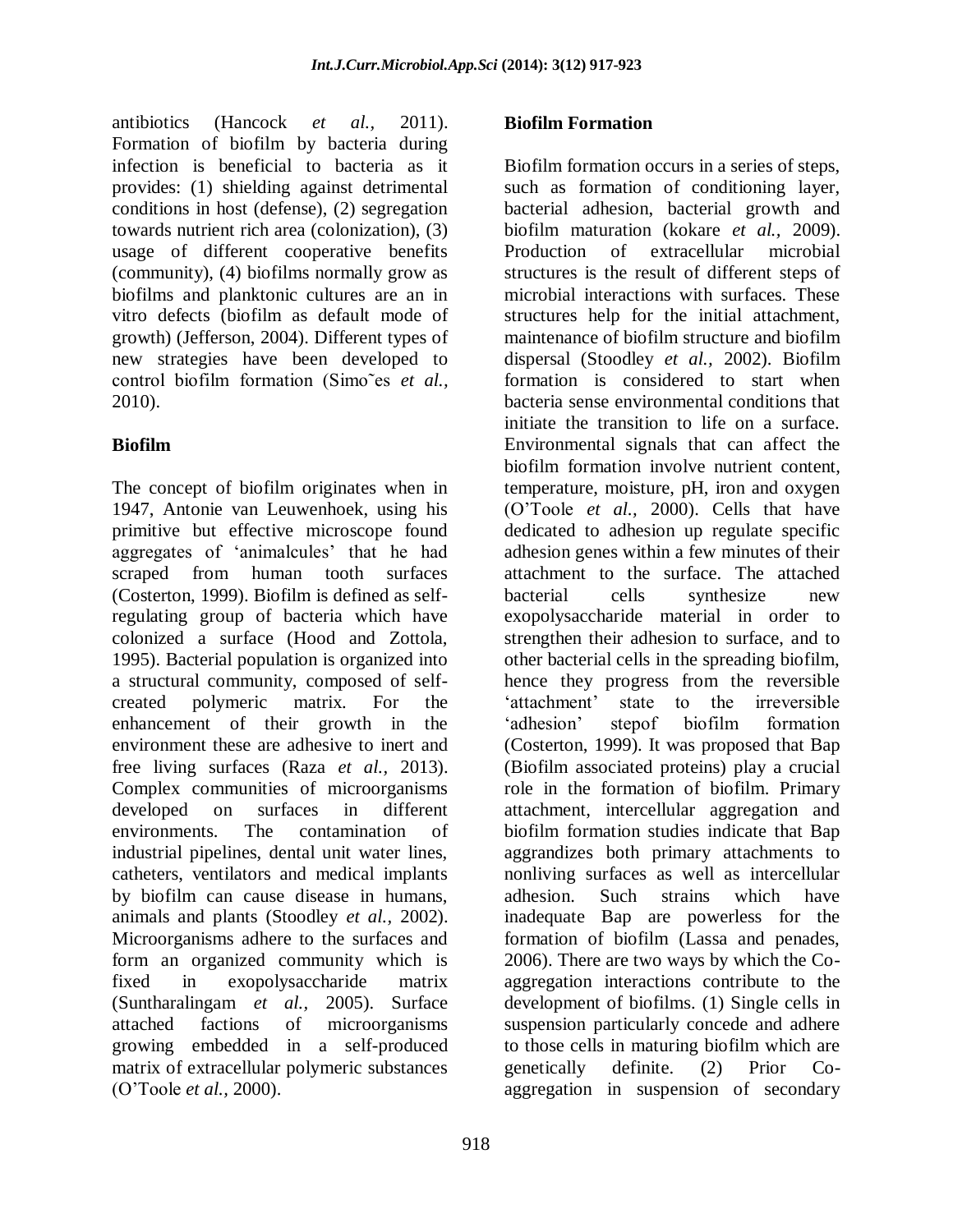colonizers followed by the ensuing adhesion of this co-aggregate to the growing biofilm. Co adhesion is the process in which bacteria in suspension (planktonic) form biofilm community (Rickard *et al.,* 2003). In response to population density, bacteria communicate with each other with in community by using different chemicals known as signal molecules; this process is called as quorum sensing QS (Heilmann and Gotz, 2010). Presence of macro-colonies with water channels embedded in it indicates the maturation of biofilm (Dufour *et al.,* 2012). Recent studies have shown that detachment, also called as 'dispersion' or 'dissolution' is a mechanism that is controlled by attached cell populations. *P. aeruginosa* produces an enzyme called alginate lyase, which dissolves the alginate matrix releasing cells in the surrounding environment (Lindsay *et al.,* 2006). There are different environmental factors such as temperature, Ph. and rheological and adhesive properties of biofilm have marked effect on biofilm development (Garrett *et al.,* 2008).

### **Biofilm Structure**

The confocal scanning laser microscope (CSLM) has been effectively used to observe the biofilm development. It has revealed that biofilm is composed of primarily of micro colonies of different species of microbial cells (+15% by volume) and matrix material (+85%), (kokare *et al.,* 2009). These micro colonies form the basic structure of the biofilm (Costerton, 1999). Bacterial cells in biofilm micro colonies are held together by a slime-like matrix termed ‗extracellular polymeric substances' or ‗extracellular polysaccharides' which both abbreviate to EPS (Stoodley *et al.,* 2002). Genetic analysis showed that EPS plays a significant part in determining the architecture of biofilm (Branda, *et al.,*

919

2005). Much of the biofilm matrix (97%) consists of water; microbial cells are 2-5%, polysaccharides (1-2%), proteins (< 1-2%), DNA and RNA (1-2%) and some unknown amount of ions is also part of matrix. Water binding and mobility within the biofilm matrix are fundamental to the diffusion processes that occur within the biofilm that is why water is arranged within the healthy structure of biofilm (Sutherland, 2001). The water can be restricted within the capsules of microbial cells or can exist as a solvent and the solutes dissolved in it determine its physical properties such as viscosity. Bacterial cells present in the matrix are described distinctively by their absence of Brownian movement (Costerton, 1999). The number of cells in a biofilm may reach as high as  $1.0 \_ 10^9$  cells per clump which can comprise an infectious dose of a pathogen (Anwar *et al.,* 2008).

### **Importance of bacterial biofilm**

It has been stated that biofilms play an extensive role in the transmission and persistence of human disease. In humans, *V. cholera* biofilms in the GIT of patients suffering from cholera may be protected from acid pH and/or antibiotic, hence serving as a carrier for fecal-oral mode of transmission of the disease (Anwar *et al.,* 2008). Opportunistic bacteria become pathogenic when they organized into biofilm (Hansch, 2012). There are many biofilm related infections i.e. necrotizing fasciitis, osteomyelitis, biliary tract infections, native valve endocarditis and cystic fibrosis pneumonia (Costerton *et al.,* 1999). Medical devices also get contaminated due to biofilm formation. For example urinary catheters, central venous catheters, prosthetic heart valve and intra uterine devices (kokare *et al.,* 2009). Formation of biofilm on medical appliances has resulted to the characterization of a new infectious disease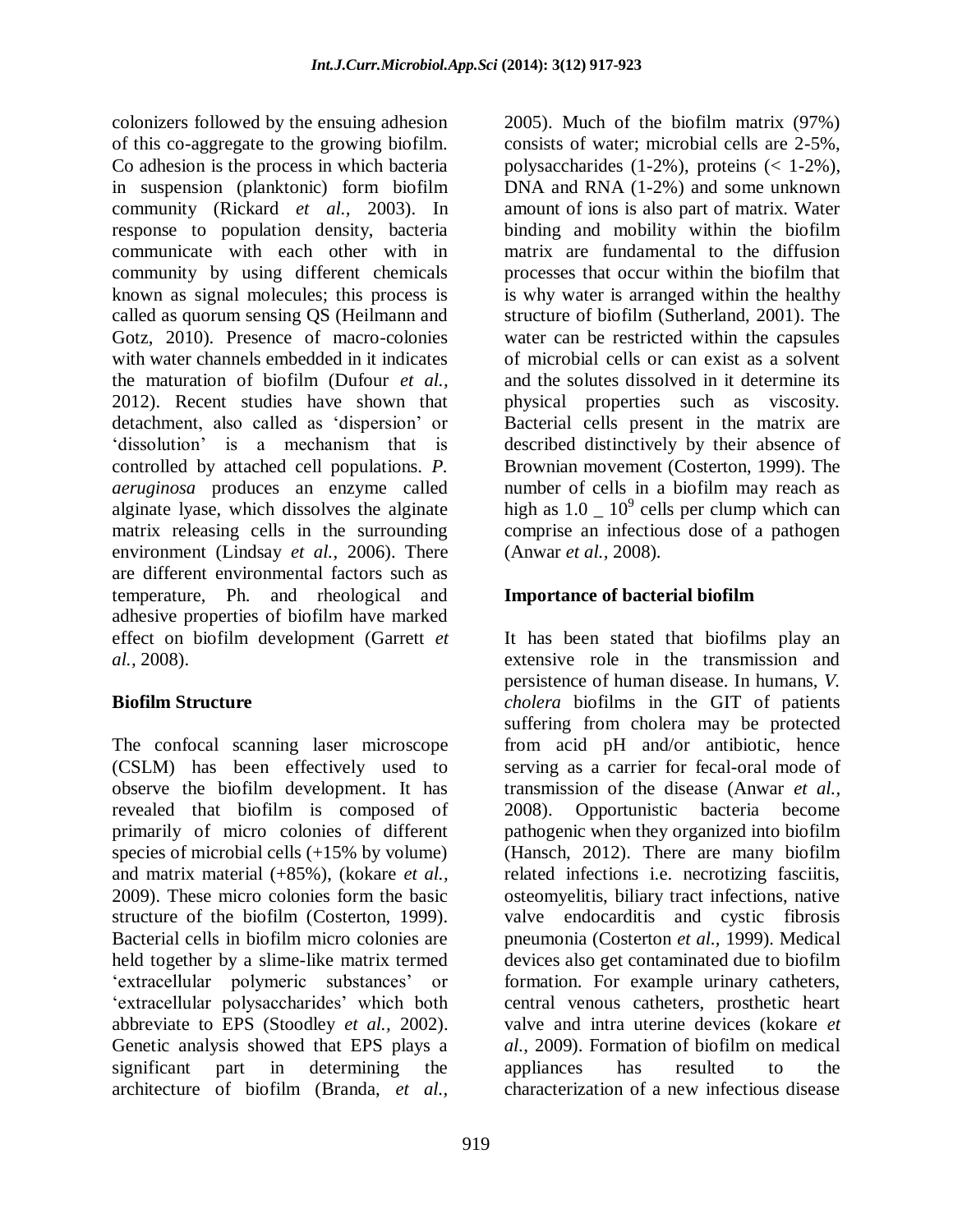known as chronic polymer-associated infection (Stoodley *et al.,* 2005). Biofilms act as foci for persistent infection (Stephens, 2002). Microorganisms associated with biofilm on indwelling devices include coagulase-negative *staphylococci, klebsiella pneumonia, pseudomonas aeruginosa, staphylococcus aureus and enterococcus spp*. (kokare *et al.,* 2008). Wound infections are also considered to be caused by biofilms of bacteria which develop over the surface and producing EPS that acts as a protective covering from host immune defenses and antibiotics (Lindsay and Holy 2006). Pathogens, such as *Salmonella* and *Escherichia coli*, are part of natural aquatic biofilms and become source of infection in immunocompetant humans (Costerton *et al.,* 2003). In the food industry biofilms cause solemn engineering problems such as blocking the flow of heat across a surface, increase in fluid frictional resistance of surfaces and increase in the corrosion rate of surfaces which leads to energy and production losses. Pathogenic micro floras that grow on food surfaces and in processing environments can cross-contaminate and cause post-processing contamination (Cheng *et al.,* 2007). Biofilms are also cause of bio fouling in different industrial units such as heat exchangers which increase the operational and maintenance costs (Eguia *et al.,* 2008).

Not all biofilms cause problems (Kumar and Anand, 1998). Bacterial biofilms play a protective role in humans. For example, in human gastrointestinal tract (GIT), biofilms consisting of mixed population of commensal bacteria attached to epithelial cells of gut form an impressive barrier against food borne pathogens (Lindsay and Holy, 2006). Biofilms play a major role in bioremediation of different pollutants such as chlorophenoles, azo dyes, herbicides and heavy metals such as nickel, zinc, cadmium

and lead (Jain, 2006). Kurniawan and Yamamoto, 2012 studied the adsorption of lithium by biofilms.

### **Control of biofilm formation**

It is difficult to control the biofilm development because microorganisms in biofilm evolve different mechanisms in different environment; however there are effective methods which are used to control the formation of biofilm. Anti-microbial agents (antibiotics, oxidants, and biocides), surface modifications and electro assisted methods can be used to control the bacterial adhesion (Hori and Matsumoto, 2009). Biofilm detectors such as mechatronic surface sensor check over the bacterial colonies and assist to control biofilm in early developmental stages (Simoes *et al.,* 2009). Bio fouling in industrial units such as heat exchangers is major problem and is controlled by using different chemical and mechanical methods. Ozonisation, chlorination, biocides, and synergetic chemical products are extensively used anti fouling chemical methods. Mechanical techniques include cleaning by brushes, filter systems, cleaning by abrasive balls, treatments by thermal shock (Eguı´a *et al.,* 2008). Role of quorum sensing in biofilm formation makes it a good target for the control of biofilm (Giaouris *et al.,* 2013). Chemical countermeasures such as, inhibition of AHL (N. acyl homoserine lactone, signaling molecule in quorum sensing of gram negative organisms), production, inhibition of AHL binding to receptors, inhibition of receptor auto association and inhibition of receptor- DNA interaction can be applied for inhibition of biofilm formation. Peptidic inhibitors interfere the quorum sensing and inhibit the biofilm formation in gram positive microorganisms (Musk and Hergenrother, 2006). A. K. Epstein et al describe the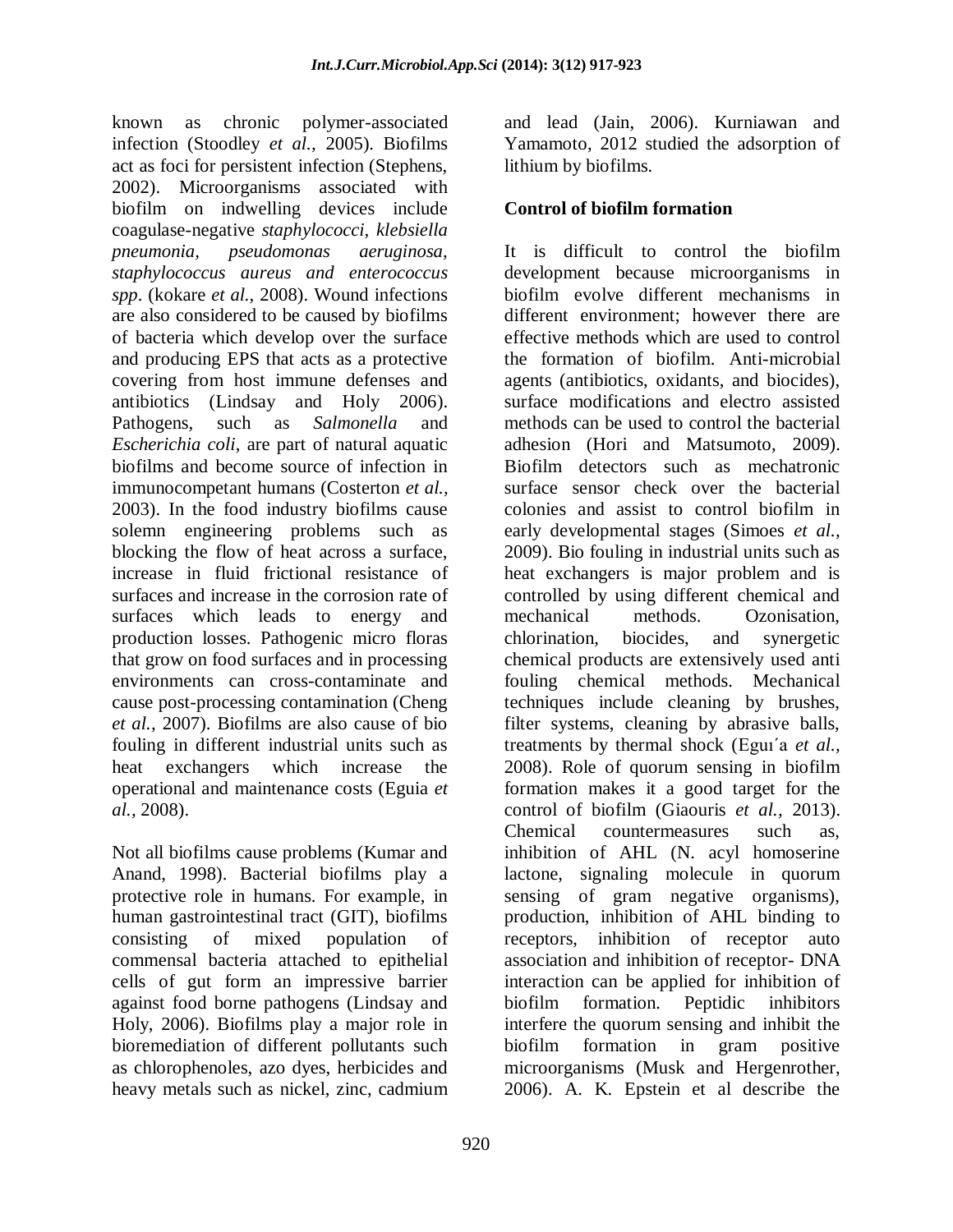control of bacterial biofilm growth on surfaces by nanostructural mechanics and geometry. Lechvalleir *et al.* (1988) showed the effect of disinfectants to inactivate the biofilm and concluded that monochloramine is better than free chlorine for the inactivation of biofilm. Kim *et al.,* (2008) compared the antimicrobial effect of chlorine, silver ion and tobramycin on biofilm and showed that antimicrobials cause different kinds of damage by their various kinds of reactivity. Use of transition metal catalysts such as cobalt phthalocyanine and copper phthalocyanine are incorporated into the material of target surface. These catalysts break peroxides and persulphates to release active oxygen species (McBain *et al.,* 2000). Antimicrobial lock technique (ALT) is applied to control bacterial biofilm on central venous catheters. In this technique antimicrobials with bactericidal are injected in catheters *in situe* at high concentrations (mg/ml) for sufficient interval of time. This technique has been tested by using many molecules including ethanol, chelating agents and taurolidine citrate and provides acceptable results for decreased incidence of biofilm on central venous catheters (Bordi and Bentzmann, 2011). Specifically targeted antimicrobial peptide (STAMP) technique can be used to eliminate disease associated organisms while bacteria associated with healthy flora are preserved. In this technique narrow spectrum molecules called as specifically targeted antimicrobial peptides (STAMPs) are used and have ability to bind with selected pathogen (Dufour *et al.,* 2011). Sambanthamoorthy *et al.* (2012) identify small molecules that antagonize Diguanylate Cyclase enzyme to inhibit biofilm formation. Use of bacteriophage (Biological control) is another strategy to control biofilm and related infections (Hanlon, 2007). Phages release enzymes which help to penetrate matrix and degrade the

exopolysaccharide to destroy the biofilm (Azeredo and Sutherland, 2008). Hughes, Sutherland and Jones, (1998) revealed that phage borne depolymerase plays major role in biofilm removal.

In conclusion, studies discussed in this review have shown that bacteria colonized on the surfaces to adopt themselves in unfavorable conditions. A sequence of steps is involved in the development of biofilm. They produce exopolysaccharide as a major component of biofilm matrix which provides protection to the bacterial community. Biofilms play a major role in different types of persistent infections, food contamination and bio fouling in industrial. Strategies to control biofilm are still insufficient. Detailed understanding up to the level of genetics in the developing biofilm can help to improve the control strategies. However there is also positive aspect of biofilms in bioremediation. Application in this area is rare because it is still under-studied. Biofilms applications with respect to bioremediation can be exploited by gene transfer within the bacterial community.

## **References**

- Azeredo J., and Sutherland, I.W. 2008. The use of Phages for the Removal of Infectious Biofilm. Curr. Pharm*.*  Biotechnol. 9: 261-266.
- Bordi, C., and de Bentzmann, S. 2011. Hacking into bacterial biofilms: a new therapeuticchallenge. Ann. Intensive Care. 1: 19.
- Branda, S.S., Vik, A., Friedman, L., and Kolter, R. 2005. Biofilms: the matrix revisited. Trends Microbiol. 13: 20–26.
- Cheng, G., Zhang, Z., Chen, S., Bryers, J.D., and Jiang, S. 2007. Inhibition of bacterial adhesion and biofilm formation on zwitterionic surfaces. Biomaterials. 28: 4192-4199.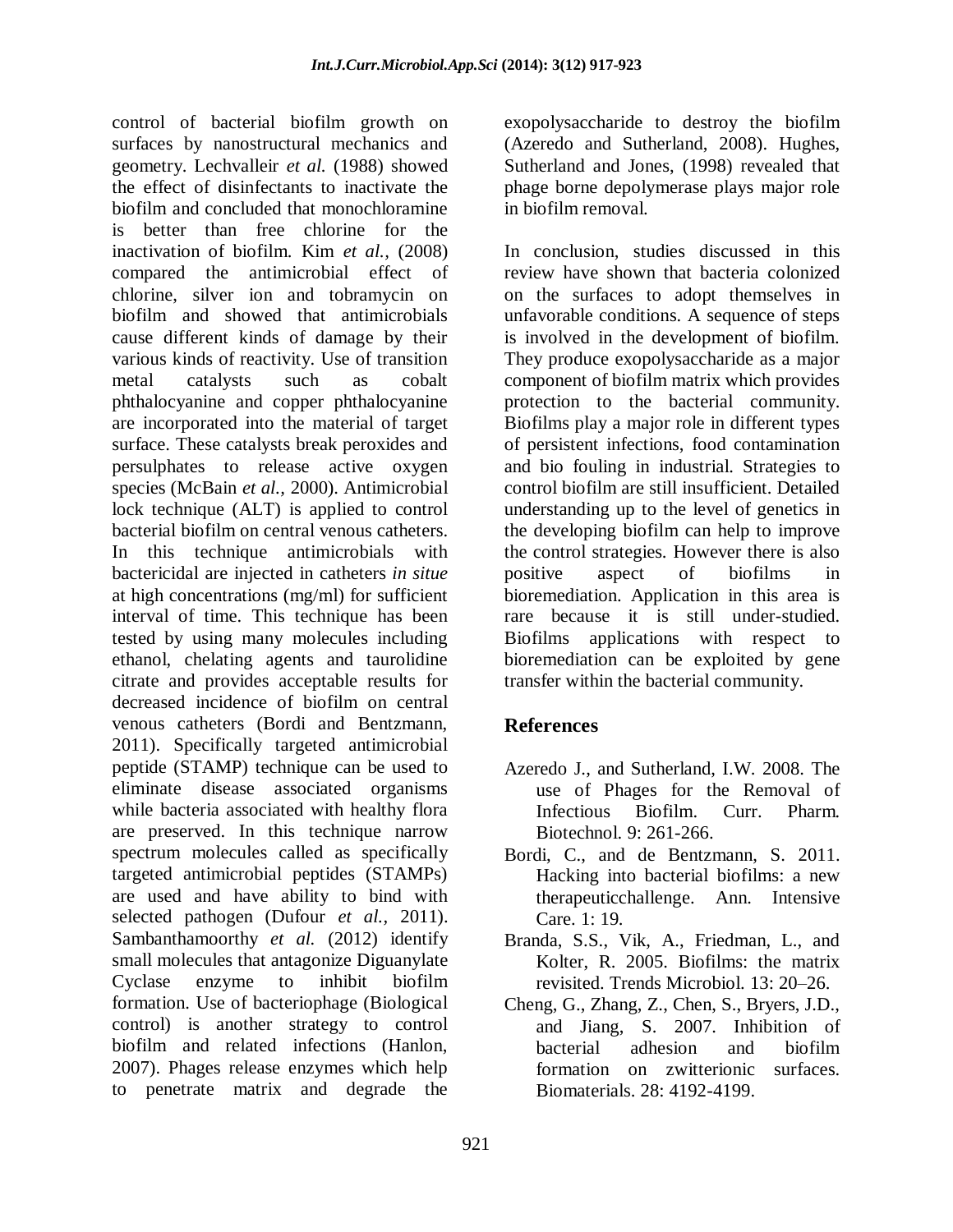- Clutterbuck, A.L., Woods, E.J., Knottenbelt, D.C., Clegg, P.D., Cochrane, C.A., and Percival. S.L. 2007. Biofilms and their relevance to veterinary medicine. Vet. Microbiol*.* 121: 1-17.
- Costerton, J.W., Stewart, P.S., and Greenberg, E.P. 1999. Bacterial Biofilms: A Common Cause of Persistent Infections. Science. 284: 1318-1322.
- Costerton, W., Veeh, R., Shirtliff, M., Pasmore, M., Post, C., and Ehrlich, G. 2003. The application of biofilm science to the study and control of chronic bacterial infections. J. Clin. Invest*.* 112: 1466-1477.
- Dufour, E., Leung., and Levesque, C.M. 2012. Bacterial biofilm: structure, function, andantimicrobial resistance. Endod. Top. 22: 2-16.
- Eguı´aE., Trueba, A., Rio- Calongi, B., Giro´n,A., and Bielwa, C. 2008. Biofilm control in tubuler heat exchangersrefrigerated by seawater using flow inversion physical treatment. Int. Biodeterior. Biodegradation. 62: 79- 87.
- Epstien, A.K., Hochbaum, A.I., and Kim, P. 2011. Control of bacterial biofilm growth onsurfaces by nanostructural mechanics and geometry. Nanotechnol. 22: 494007. doi: 10.1088/0957- 4484/22/49/494007
- Garett, T.R., Bhakoo, M., and Zhang, Z. 2008. Bacterial adhesion and biofilms on surfaces. Prog. Nat. Sci. 18: 1049- 1056.
- Giaouris, E., Heir, E., Hebraud, M. et al. 2014. Attachment and biofilm formation by foodborne bacteria in meat processing environments: Causes, implications, role of bacterial interactions and control by alternative novel methods. Meat. Sci. 97: 289-309.
- Hancock, V., Witsø, I.L., and Klemm, P. 2011. Biofilm formation as a function of

adhesin, growth medium, substratum and strain type. Int. J. Med. Microbiol. 301: 570-576.

- Hanlon, G.W. 2007. Bacteriophages: an appraisal of their role in the treatment of bacterial infections. Int. J. Antimicrob. Agents. 30: 118-128.
- Hansch, G.M. 2012. Host Defence against Bacterial Biofilms: "Mission Impossible"? ISRN Immunol. 1: 17 doi:10.5402/2012/853123
- Heilman, C., and Gotz, F. 2010. Cell Communication and Biofilm Formation in Gram- Positive Bacteria, Bacterial Signaling. WILEY-VCH Verlag GmbH and Co. KGaA, Weinheim. Pp:7-15.
- Hood, S.K., and Zottola, E.A. 1995. Biofilms in food processing. Food control. 6:1-9.
- Hori, K., and Matsumoto, S. 2010. Bacterial adhesion: from mechanism to control. BiochemEng J. 48: 424-434.
- Hughes, K.A., Sutherland, I.W., and Jones, M.V. 1998. Biofilm Susceptibility to Bacteriophage Attack: the Role of Phage-borne polysaccharide depolymerase. Microbiol. 144: 3039- 3047.
- Huq, A., Whitehouse, C.A., Grim, C.A., Alam, M. and Colwell, R.R. 2008. Biofilms in water, its role and impact in human disease transmission. Curr. Opin. Biotech. 19: 244-247.
- Jefferson, K.K. 2004. what drives bacteria to produce a biofilm? FEMS Microbiol. Lett. 236: 163-173.
- Johnson, L.R. 2008. Micro colony and Biofilm formation as survival strategy of bacteria. J. *Therm. Biol.* 251: 24-34.
- Kim, J., Pitts, B., Stewart, P.S., Camper, A. and Yoon, J. 2008. Comparison of the Antimicrobial Effects of Chlorine, Silver Ion, and Tobramycin on Biofilm. Antimicrob. Agents Chemother. 52: 1446-1453.
- Kokare, C.R., Chakraborty, S., Khobade,